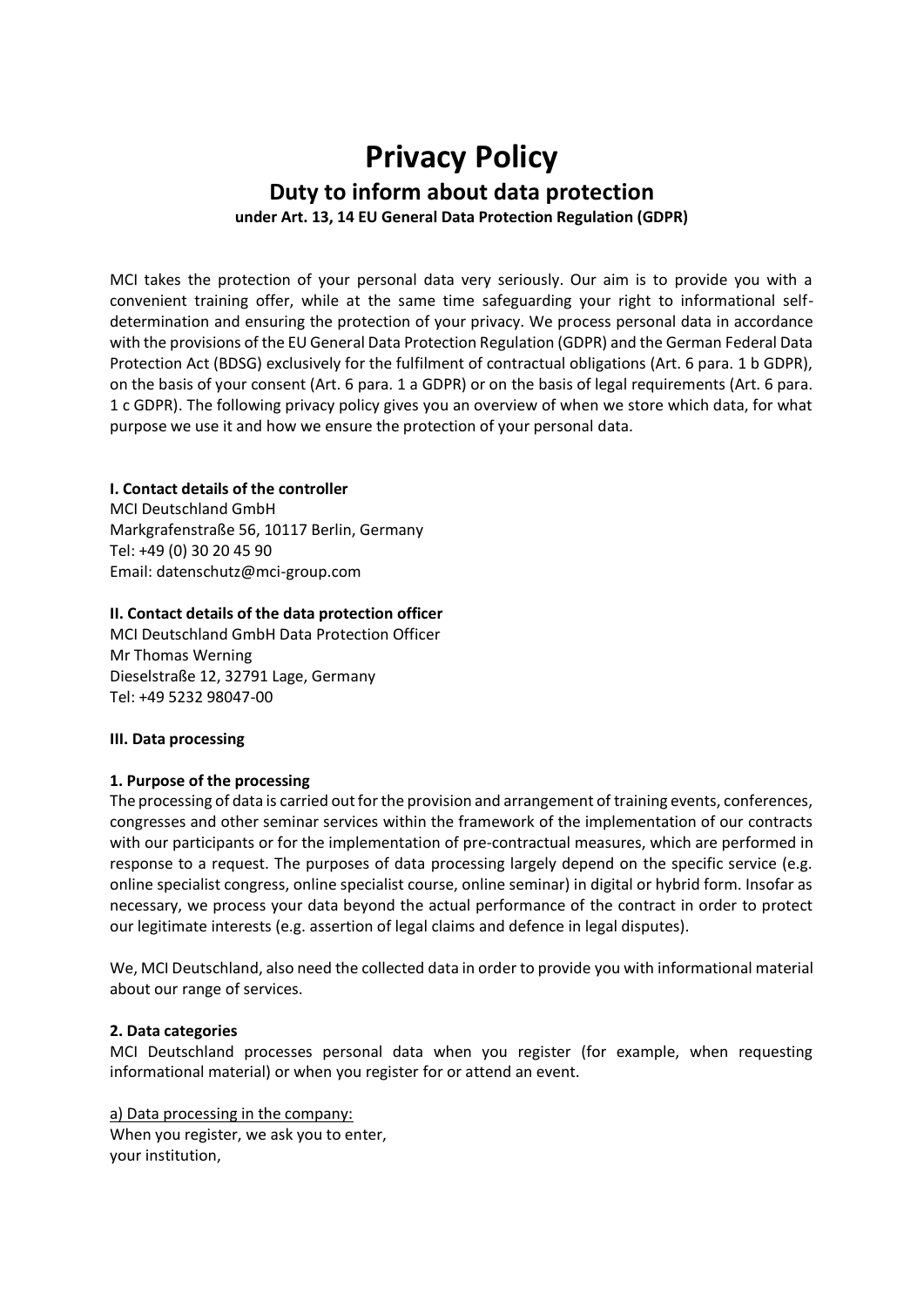your role, your profession, if applicable, your specialisation, your last name, your first name, areas of interest, postal address, telephone, fax and your email address. We also ask for a profile picture. The disclosure of this data is largely up to you.

When registering, you have the option of entering a separate billing address.

The data collected in the course of registration is used to set up a user account. In your user account you can see the seminars you have currently booked and the seminars you have attended so far.

Every time a user accesses a page of the FFN website, data about this process is also stored in a log file. This data is only used for evaluations for statistical purposes, it is not linked to the personal data provided by the user.

In detail, the following data is stored for each retrieval:

Name of the retrieved file Date and time of retrieval Amount of data transferred Notification of whether the retrieval was successful Description of the type of web browser used Operating system used IP address

# b) External service providers

We use external service providers to perform some of our tasks. A list of the contractors and service providers we use, with whom we have more than temporary business relationships, can be found in the overview in the appendix.

As a participant in a digital event you may have the possibility to take part in chats or video conferences. Personal data is processed for this (incl. chat room names, names, profile pictures or emails from moderators or conference participants). When you enable access to your microphone or video camera, audio and video data is processed and played back. As a participant, you can deactivate access at any time using the buttons with the respective icons. You can also participate in a digital event if you disable access. It is also possible to exchange text messages in a group chat, which are visible to all participants in individual cases. Clear labelling for the purpose of visibility and recording is done individually when breakout rooms are entered for one-on-one meetings.

You will receive further information on our platform in general, on the handling of your data and server locations when you visit the websites of the respective provider or install the provider's application on your device. These service providers act on behalf of us as data processors when using video conferencing systems in the context of digital and hybrid events.

The data collected in the course of the registration also serve our own statistical purposes and are also transmitted in encrypted form to our customers and sponsors in accordance with the list of sponsors, insofar as consent has been given.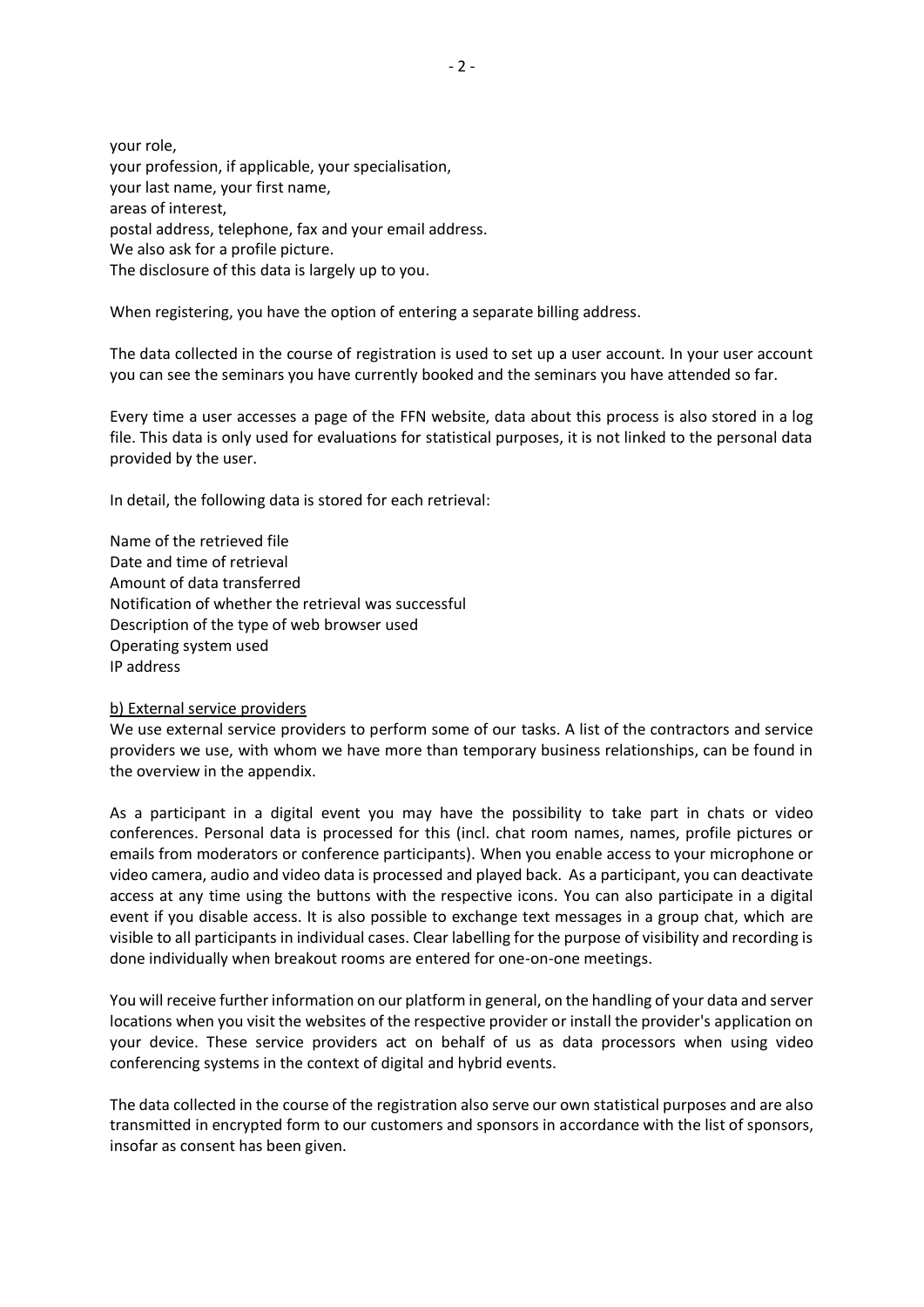#### (c) Other recipients

Beyond this, we do not transmit your personal data to any other recipients

#### **3. Legal basis**

The processing of the aforementioned data for the purpose of implementing our contracts with our participants or for the implementation of pre-contractual and post-contractual measures is based on Art. 6 paragraph 1 lit. a, b and c GDPR. The processing is necessary for the performance of the agreement. The legal obligation is derived from the prescribed duty of continuing education for physicians according to the responsible medical associations in accordance with Section 95 d of the German Social Code Book V (SGB V).

#### **4. Retention period**

We will delete your personal data as soon as it is no longer required for the above-mentioned purposes. The collected personal data will be deleted after 5 years at the latest.

#### **5. Source of the personal data**

We obtain the collected data from

- your registration,
- the creation of a user account,
- association data/member data
- or from our own database.
- participant data from past training events.

# **6. Automated decision making**

Automated decision making including profiling takes place.

# **IV. International data transfers**

MCI Deutschland processes personal data on servers in the Netherlands and Ireland. When transferring data, MCI Deutschland complies with all the requirements of the GDPR that apply to any processing of personal data of EU citizens.

# **V. Data subject rights**

In accordance with Art. 15 GDPR, you can request information about the personal data stored about you at the above-mentioned address. In certain circumstances you may also request the correction of your data in accordance with Art. 16 GDPR or the erasure of your data in accordance with Art. 17 GDPR. You may also request that the processing of your data be restricted in accordance with Art. 18 GDPR and that the data be provided to you in a structured, standard and machine-readable format in accordance with Art. 20 GDPR. The restrictions under Sections 34 and 35 BDSG apply to the right of information and the right of erasure.

You also have the option to contact the above-mentioned data protection officer or to lodge a complaint with a data protection authority. Our competent data protection supervisory authority is:

Berliner Beauftragte für Datenschutz und Informationsfreiheit